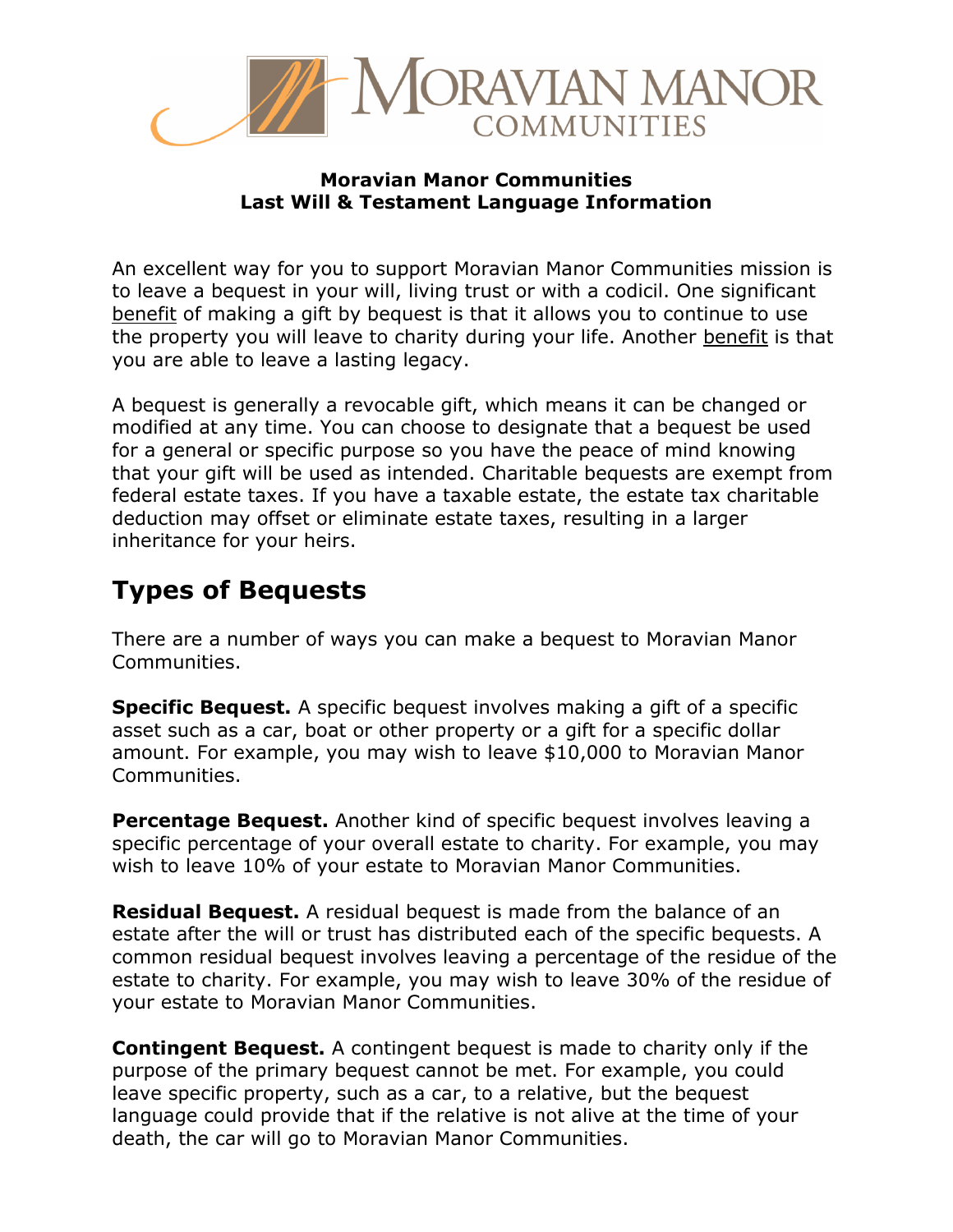

#### **Moravian Manor Communities Last Will & Testament Language Information**

## **Bequest Language**

In order to make a bequest, you should speak with your attorney. Your attorney can help you include a bequest to Moravian Manor Communities in your estate plan. We have provided some basic bequest language to assist you and your attorney.

### **1. Specific Bequest**

If you are considering making a specific bequest to Moravian Manor Communities, we recommend the following language: Bequest of a Specific Dollar Amount I hereby give, devise and bequeath \_\_\_\_\_\_\_\_\_ and No/100 dollars (\$DOLLARS) to Moravian Manors, Inc., a nonprofit organization located at 300 West Lemon Street, Lititz, PA, Federal Tax ID #14-0810461, for Moravian Manor Communities general use and purpose.

### **2. Percentage Bequest**

If you are considering making a bequest of a percentage of your estate to Moravian Manor Communities, we recommend the following language: I hereby give, devise and bequeath \_\_\_\_ percent (\_\_\_%) of my total estate, determined as of the date of my death, to Moravian Manors, Inc., a nonprofit organization located at 300 West Lemon Street, Lititz, PA, Federal Tax ID #14-0810461, for Moravian Manor Communities general use and purpose.

### **3. Residual Bequest**

I hereby give, devise and bequeath to Moravian Manors, Inc., a nonprofit organization located at 300 West Lemon Street, Lititz, PA, Federal Tax ID #14-0810461, ALL OR A PERCENTAGE of the rest, residue and remainder of my estate to be used for Moravian Manor Communities general use and purpose.

### **4. Contingent Bequest**

If (primary beneficiary) does not survive me, then I hereby give, devise and bequeath to Moravian Manors, Inc., a nonprofit organization located at 300 West Lemon Street, Lititz, PA, Federal Tax ID #14-0810461, DESCRIPTION OF PROPERTY to be used for Moravian Manor Communities general use and purpose.